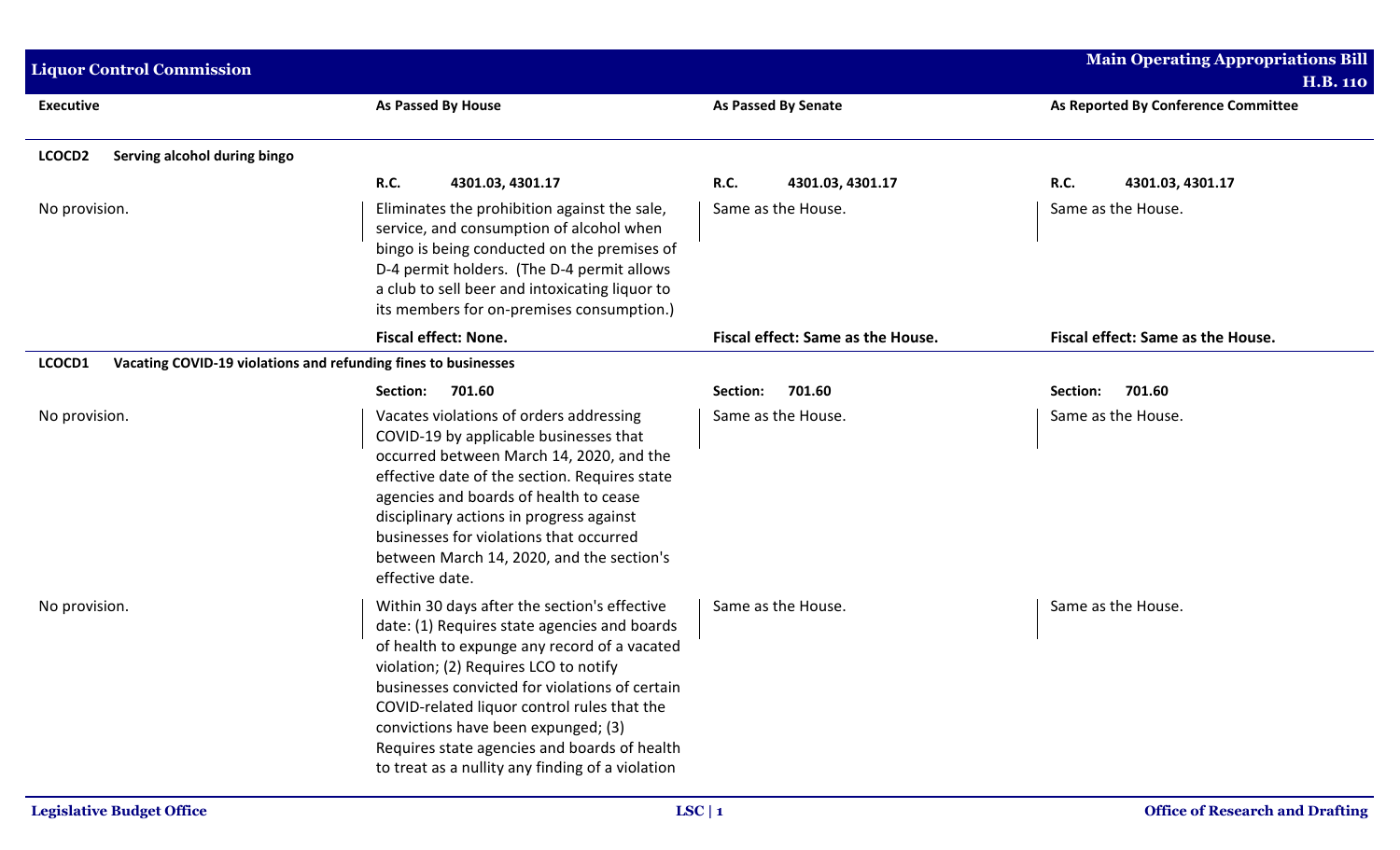| <b>Liquor Control Commission</b> |                                                                                                                                                                                                                                                                                                                                                                                                                                                                                                                                                                                            |                     |                                                        |
|----------------------------------|--------------------------------------------------------------------------------------------------------------------------------------------------------------------------------------------------------------------------------------------------------------------------------------------------------------------------------------------------------------------------------------------------------------------------------------------------------------------------------------------------------------------------------------------------------------------------------------------|---------------------|--------------------------------------------------------|
| <b>Executive</b>                 | As Passed By House                                                                                                                                                                                                                                                                                                                                                                                                                                                                                                                                                                         | As Passed By Senate | <b>H.B. 110</b><br>As Reported By Conference Committee |
|                                  |                                                                                                                                                                                                                                                                                                                                                                                                                                                                                                                                                                                            |                     |                                                        |
|                                  | that has been vacated and expunged and<br>take steps to restore rights and privileges<br>lost as a result of the finding, including<br>reinstating licenses and other rights or<br>privileges to do business; and (4) Requires<br>the OBM Director, in consultation with any<br>state agencies, as well as local boards of<br>health, to determine the civil or<br>administrative penalties paid by each<br>business for each vacated violation and<br>refund those amounts. Appropriates the<br>amounts necessary to make the refunds of<br>fines and penalties levied by state agencies. |                     |                                                        |
| No provision.                    | Requires that, if a business no longer exists,<br>the OBM Director or a board of health make<br>reasonable efforts to locate and issue a<br>refund to the business owner.                                                                                                                                                                                                                                                                                                                                                                                                                  | Same as the House.  | Same as the House.                                     |
| No provision.                    | Requires LCO, within 30 days after taking the<br>required actions, to submit a report to the<br>General Assembly that all violations of<br>specified rules have been expunged and all<br>related fine money has been refunded.                                                                                                                                                                                                                                                                                                                                                             | Same as the House.  | Same as the House.                                     |
| No provision.                    | States that a business may bring an action in<br>the common pleas court of the county<br>where the business is located,<br>notwithstanding other jurisdictional or<br>venue limitations, to enforce the rights,<br>privileges and obligations identified in this<br>provision.                                                                                                                                                                                                                                                                                                             | Same as the House.  | Same as the House.                                     |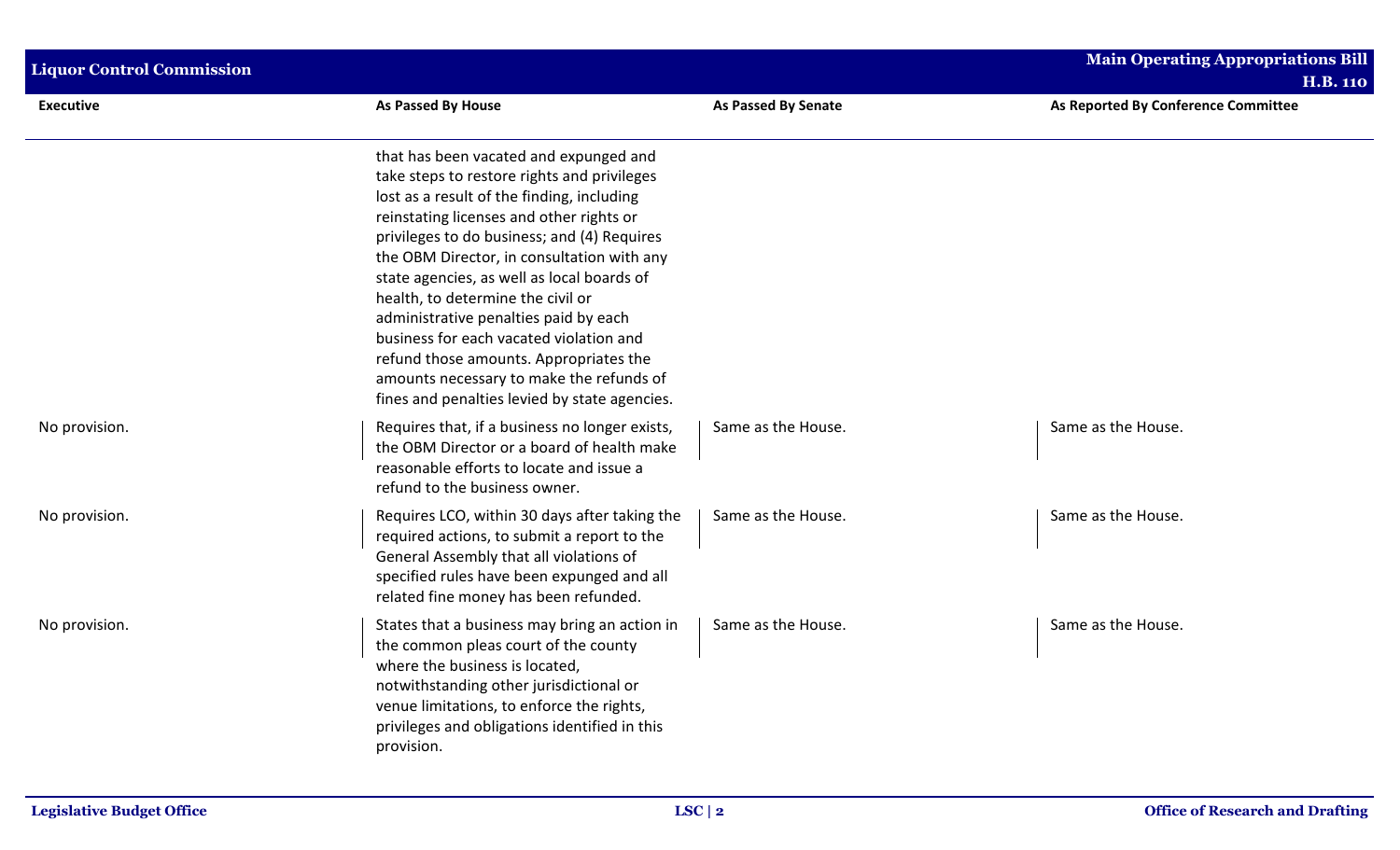| <b>Liquor Control Commission</b>                 |                                                                                                                                                                                                                                                                                                                                                                                                        |                                   | <b>Main Operating Appropriations Bill</b>              |
|--------------------------------------------------|--------------------------------------------------------------------------------------------------------------------------------------------------------------------------------------------------------------------------------------------------------------------------------------------------------------------------------------------------------------------------------------------------------|-----------------------------------|--------------------------------------------------------|
| <b>Executive</b>                                 | As Passed By House                                                                                                                                                                                                                                                                                                                                                                                     | <b>As Passed By Senate</b>        | <b>H.B. 110</b><br>As Reported By Conference Committee |
| No provision.                                    | States that these requirements cannot be<br>construed as prohibiting an agency or a<br>board of health from enforcing matters not<br>relating to the specified COVID orders and<br>rules.                                                                                                                                                                                                              | Same as the House.                | Same as the House.                                     |
|                                                  | Fiscal effect: The refunds to liquor permit<br>holders would be paid from the GRF, where<br>these penalties are deposited. As of early<br>February 2021, LCO had collected<br>approximately \$100,000 in such penalties.<br>It does not appear that the Department of<br>Health or any local boards of health have<br>issued any fines related to these violations.                                    | Fiscal effect: Same as the House. | Fiscal effect: Same as the House.                      |
| LCOCD3<br><b>Reinstatement of liquor permits</b> |                                                                                                                                                                                                                                                                                                                                                                                                        |                                   |                                                        |
|                                                  | 743.20<br>Section:                                                                                                                                                                                                                                                                                                                                                                                     | 743.20<br>Section:                | 743.20<br>Section:                                     |
| No provision.                                    | Requires the Liquor Control Commission to<br>reinstate a liquor permit if (1) the permit<br>holder's permit has been revoked as a result<br>of a violation of certain rules governing<br>COVID-19, and disorderly conduct; (2) the<br>violation occurred during the period<br>between March 14, 2020 and the effective<br>date of this provision; and (3) the permit<br>holder pays a fine of \$2,500. | Same as the House.                | Same as the House.                                     |
| No provision.                                    | Requires that, for each permit reinstated,<br>the Commission notify the permit holder,<br>Division of Liquor Control, the Investigative<br>Unit of the Department of Public Safety, and<br>the General Assembly.                                                                                                                                                                                       | Same as the House.                | Same as the House.                                     |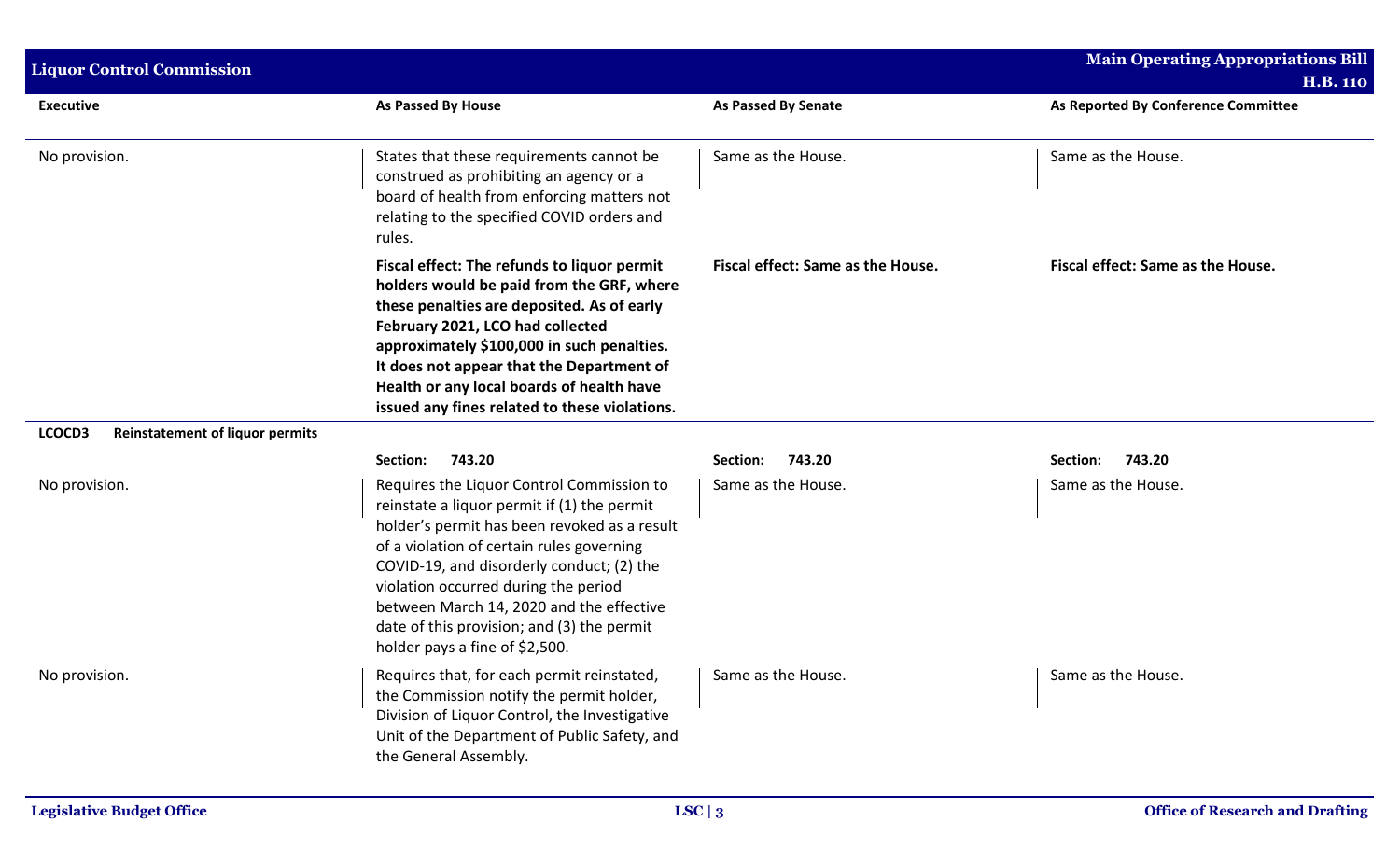| <b>Liquor Control Commission</b> |                                                                                                                                                              |                                   | Main Operating Appropriations Bill<br><b>H.B. 110</b> |
|----------------------------------|--------------------------------------------------------------------------------------------------------------------------------------------------------------|-----------------------------------|-------------------------------------------------------|
| <b>Executive</b>                 | As Passed By House                                                                                                                                           | As Passed By Senate               | As Reported By Conference Committee                   |
|                                  | <b>Fiscal effect: Minimal additional</b><br>administrative costs to be paid out of Fund<br>5LP0. Some additional penalty revenue<br>deposited in to the GRF. | Fiscal effect: Same as the House. | Fiscal effect: Same as the House.                     |